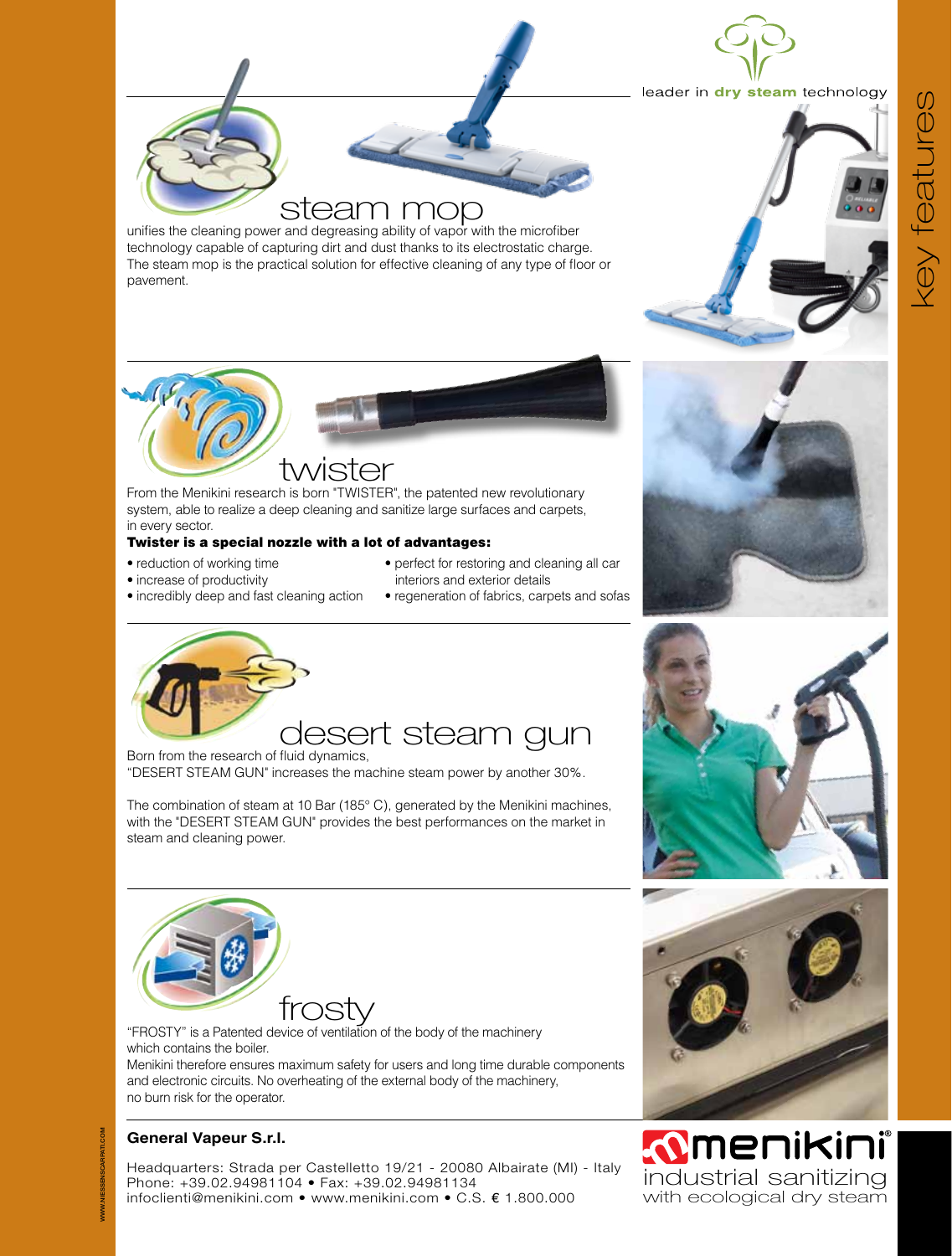# boiler properties



leader in dry steam technology



#### standard boiler

In the basic version of steam generators, the boiler works also as a reservoir for fresh water. With a load of water you can work about 2 hours (depending on the model).

The boiler is always made of anticorrosive and anti-scale 304 stainless steel in order to guarantee duration in time of the steam generator.

#### unlimited autonomy

Steam cleaners with this feature have two water chambers: a pressurized boiler tank and a non-pressurized tank. That allows the operator to add water to the machine while it's still running. Menikini's unlimited autonomy steam cleaners are equipped with an electronic level sensor that refills the boiler when the level of water inside it is not enough. As a result, the machines avoid drops in pressure and temperature during use.

#### continuos fresh water inlet

Some of our industrial steam cleaners include an automatic direct water refill that connects the machine to a water pipe and refills the fresh water tank as needed.

Continuos water refill systems can also be refilled manually if a water line is not available.







### **General Vapeur S.r.l.**

Headquarters: Strada per Castelletto 19/21 - 20080 Albairate (MI) - Italy Phone: +39.02.94981104 • Fax: +39.02.94981134 infoclienti@menikini.com • www.menikini.com • C.S. € 1.800.000





**: <b>OMENIKINI**<br>industrial sanitizing with ecological dry steam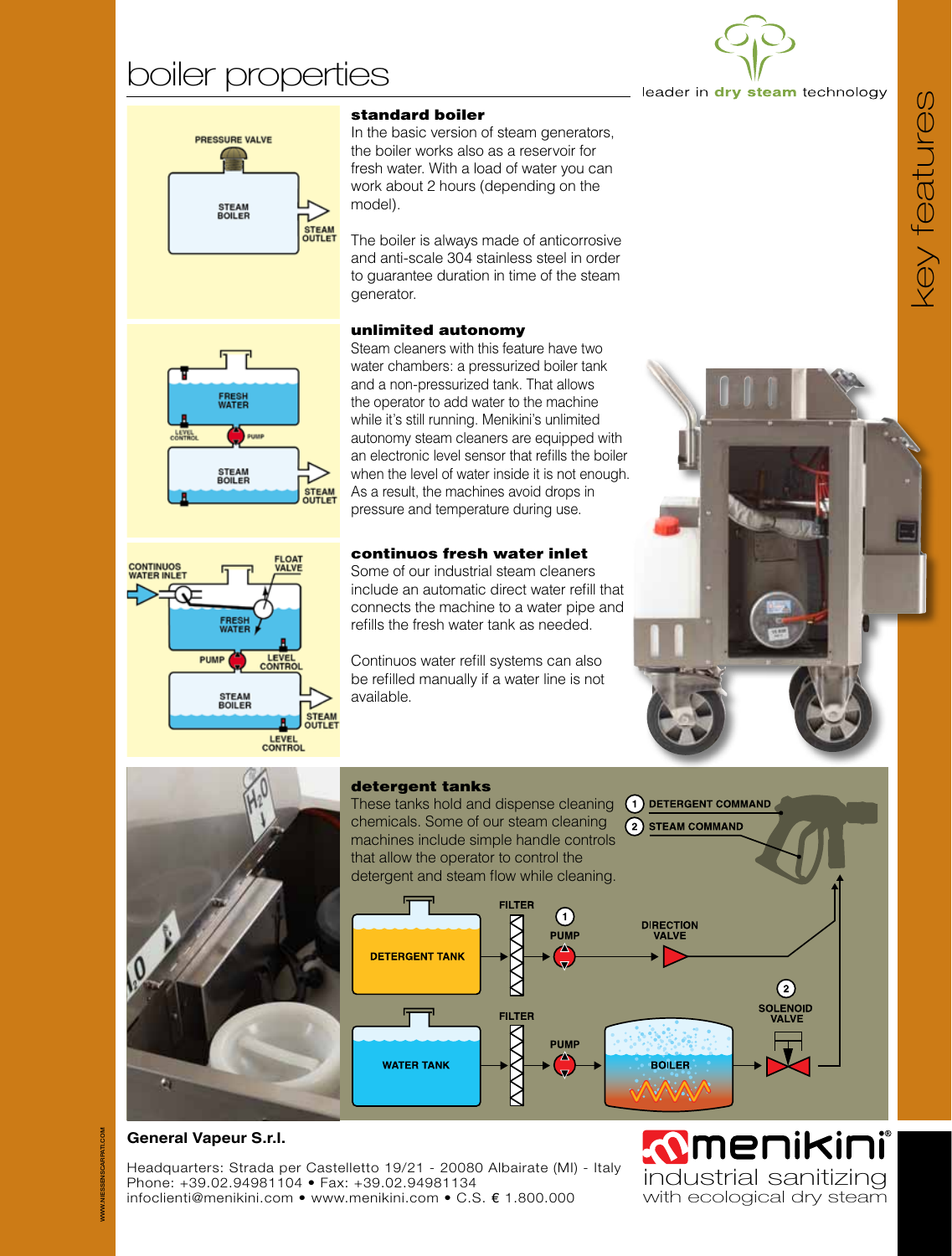#### Headquarters: Strada per Castelletto 19/21 - 20080 Albairate (MI) - Italy Phone: +39.02.94981104 • Fax: +39.02.94981134 infoclienti@menikini.com • www.menikini.com • C.S. € 1.800.000

# unique characteristics

#### • 100% made in Italy

• The Connector of the flexible hose which is outside the steam generator valve, is made of aluminium with a cooling finning, in order to allow the operator to connect and disconnect the pipe even without protective gloves, thus eliminating burn risks.

• The pipe inside the flexible hose is connected to the steam discharge valve is made of Teflon with a double covering grid.

• The flexible hose is designed with a system which prevents any structural deformations caused by particular positions or hose bending by the operator. Menikini only uses special flexible pipes, which are both heat-resistant and shakeproof.

• The Vaporization and Aspiration functions may be activated separately, thus allowing a very flexible use of the machinery.

• Steam stopcock of Menikini machineries reaches a maximum temperature of 47 - 55° C compared to the 110° C of competing machineries, due to a special ball grip made of low thermal conductivity material.

• Possibility to visibly control, through lateral holes, the liquid level in the tanks of water, detergents and/or disinfectants.

• In the models provided with aspiration, the engine and aspiration pump are soundproof, in order to protect the operator and to allow the use of the machinery in places where sound pollution must be reduced.

• The aspirator is provided with a number of air filtering levels in order to detain the micro particles of dust, thereafter guaranteeing both the quality of the air which is re-introduced in the rooms and the possibility to use the aspirator in hospitals, clean rooms and controlled atmosphere chambers.

• The container which takes in the aspirated dirt is easily extracted and cleaned.





**FLOOR** 

• The machine bodies do not include exterior rubber. They are made of noncorrosive 304 stainless steel with smoothed corners. This allows a longer life and better cleaning and disinfecting of the machine body as there are no places where dirt may hide.

• The machine bodies are provided with a display protector, under which the manometer and the machine operating indicators are placed. This stainless steel bumper is placed frontally. In this way the critical parts of the machinery are preserved and risk of breakage is reduced.

### **General Vapeur S.r.l.**

 $678$ 

*C***MENIKINI**<br>industrial sanitizing with ecological dry steam

**IND 0205SH** 





key features key teatures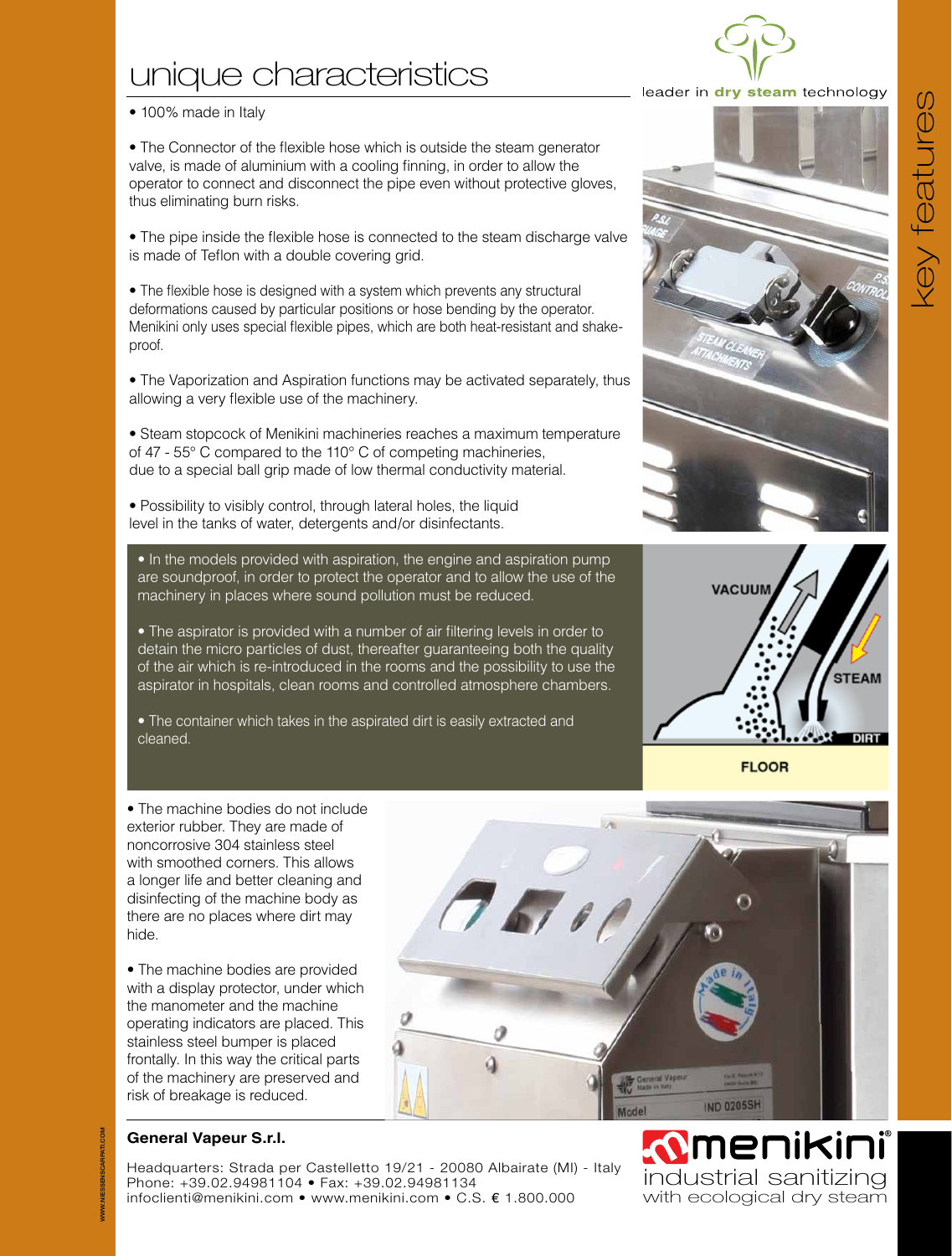# unique characteristics





### Patented unscrewing cup with safety valve

The safety valve lets steam off in case of excessive pressure in the boiler. When the pressure of the boiler exceeds 0.5 bar, the steam pushes the floating core up and the spheres get in allowing to pivot without unscrewing. The Safety valve lets steam off in case of excessive boiler pressure.



#### Industrial safety valve

In case of malfunctioning of all the previous safety devices, the industrial safety valve lets steam off when the pressure in the boiler is excessive.

#### Steam dome

Steam quality depends of the proper ratio between water and steam dome inside the boiler. The patented pipe union (see pictures) is designed to provide the best water/steam ratio in the boiler.



#### Patented bi- solenoid valve with auto-cleaning system The patent bi-solenoid valve allows to get 3 different steam quantities. The

floating core, when the coil is stimulated, moves towards the fixed core in order to make steam flow in. The central pivot allows the total removal of scale present in the standard solenoid valve.



#### Heating elements

All heating elements are in Incoloy 800, a material designed for high temperature applications. It resists up to 600° C and will not become embrittled even after a long usage period. Each boiler is provided with a specially designed high efficiency heating element that allows a short startup time (14 W/cm<sup>2</sup>).





#### Boiler 6/16 lt

The Menikini stainless steel Boiler is made in AISI 304 with 6 mm of thickness custom designed and PED certified. The vertical design allows to have a large dry steam chamber. The heating elements are flanged for easy cleaning and boiler inspection.



Break test result on 3,6 lt boiler that works at 7 bars All boilers are subjected to break test in order to guarantee safety and durability.

Pictures 1 and 2 are showing a boiler before and after break test. The boiler has resisted up to 22 times more than the standard operating pressure.

picture 1 - picture 2

### **General Vapeur S.r.l.**

Headquarters: Strada per Castelletto 19/21 - 20080 Albairate (MI) - Italy Phone: +39.02.94981104 • Fax: +39.02.94981134 infoclienti@menikini.com • www.menikini.com • C.S. € 1.800.000